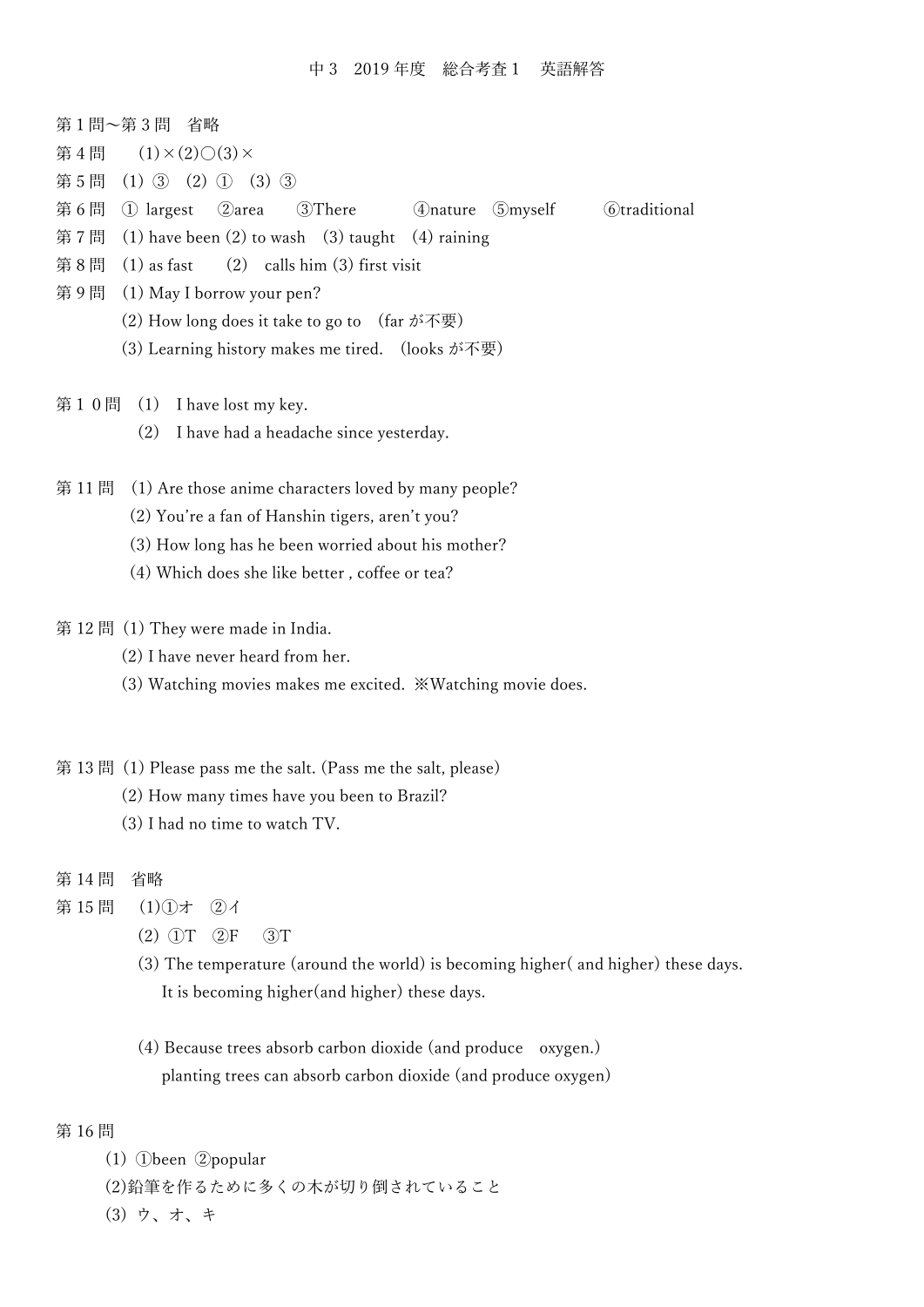問 14 ライティング対策問題です。おそらく今回の考査で現在完了や受動態の文を使って、などの条件 でライティングが出題されると思います(出なかったから石川を恨んでください)。この模擬試験ではみ なさんに「文章の型」をおぼえてもらって、本番類似問題が出た時に得点できるようにしたいと思いま す。空欄を埋めながら、文全体を覚えるようにしてくださいね。

1、Topic sentence (主題)→何について書くのか、明記します。

(例文①)私がサーキットブレーカーの間、どのように毎日過ごしていたか、あなたにお伝えします。 〈文法〉助動詞・不定詞・前置詞

英作文→I (will) tell you (how) (to) spend every day (during) the circuit breaker.

(例文②)それについては3つのポイントがありました。 〈文法〉there 構文

英作文→(There) were three points about it.

2、Supporting sentence (根拠)→具体例を出しながら主題の内容を読み手に伝えます。 (例文③)最初に、私はサーキットブレーカーが始まってからずっと一生懸命勉強しました。 〈文法〉現在完了

英作文→(First) I (have) studied hard (since) the circuit breaker (started).

(例文④)一人で勉強することは私をとても疲れさせました。 〈文法〉第 5 文型

英作文→(Studying) alone (made) me very tired.

(例文⑤)次に、私は毎日健康のために早く起きるようにしました。 〈文法〉不定詞

英作文→(Second), I tried (to) (get) (up) early for my health every day.

(例文⑥)しかし時々、私は母親に起こされました。 〈文法〉受動態・接続詞

英作文→(But) sometimes I (was) (woken) up (by) my mother.

(例文⑦)3 つ目に、私は母の家事を手伝いました。 〈文法〉help の用法

英作文→(Third), I helped my mother (with) her house work.

(例文⑧)私は、部屋が毎日母によってきれいされていたことが分かりました。 〈文法〉受動態・find の用法

英作文→I (found) that our rooms (were) cleaned (by) my mother every day.